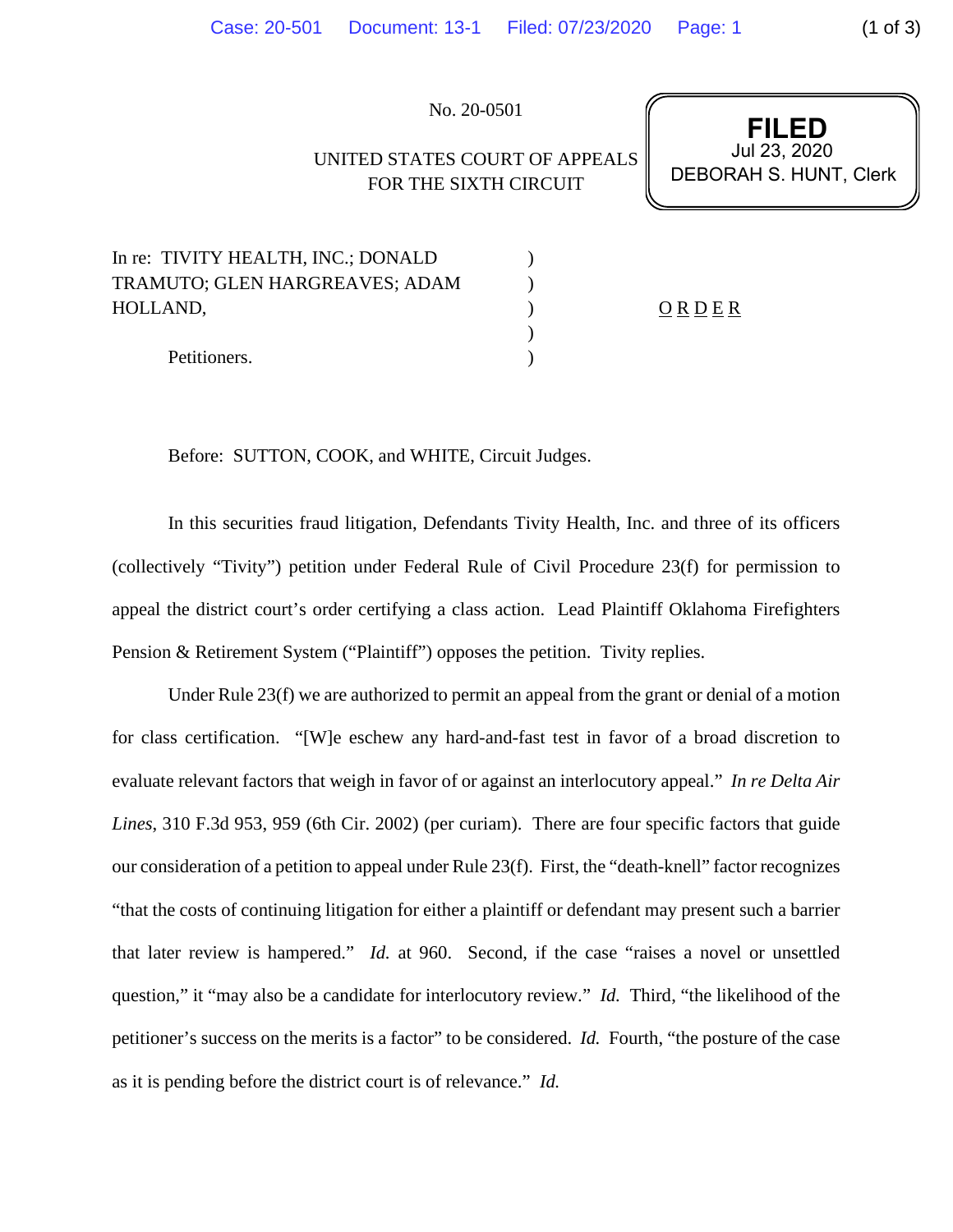## No. 20-0501  $-2$

Tivity argues that the district court applied the wrong legal standard for determining whether the presumption of reliance was rebutted. According to Tivity, it rebutted the presumption by showing that information revealing the alleged fraud was within the public domain prior to the corrective disclosure and that some investors were likely aware of such information during the putative class period. Tivity asserts that if the district court had applied the correct reasoning, it would have denied class certification. But plaintiff makes a convincing argument that it was not the district court's reasoning but its view of the evidence that determined the outcome in this case. The court recognized that a defendant is not required to establish the merits of its defense at the class certification stage. It ruled as it did because it found no evidence to support Tivity's assertion that investors were likely to have known about the entry of its competitor into the market prior to the actual disclosure. Speculation alone does not defeat predominance. *See Bridging Cmtys. Inc. v. Top Flite Fin. Inc.*, 843 F.3d 1119, 1125 (6th Cir. 2016); *In re HCA Holdings, Inc.*, No. 14- 0511, 2015 WL 10575861, at \*1–2 (6th Cir. Feb. 26, 2015).

Having reviewed the district court's order, Tivity's petition, Plaintiff's response, and Tivity's reply, we find that an interlocutory appeal is not warranted. We trust that the district court will attentively resolve the defendants' concerns about class members' reliance on the allegedly fraudulent statements in deciding whether to decertify the class or certify subclasses, as appropriate.

The defendants' petition for permission to appeal the class certification decision is **DENIED**.

ENTERED BY ORDER OF THE COURT

Deborah S. Hunt, Clerk